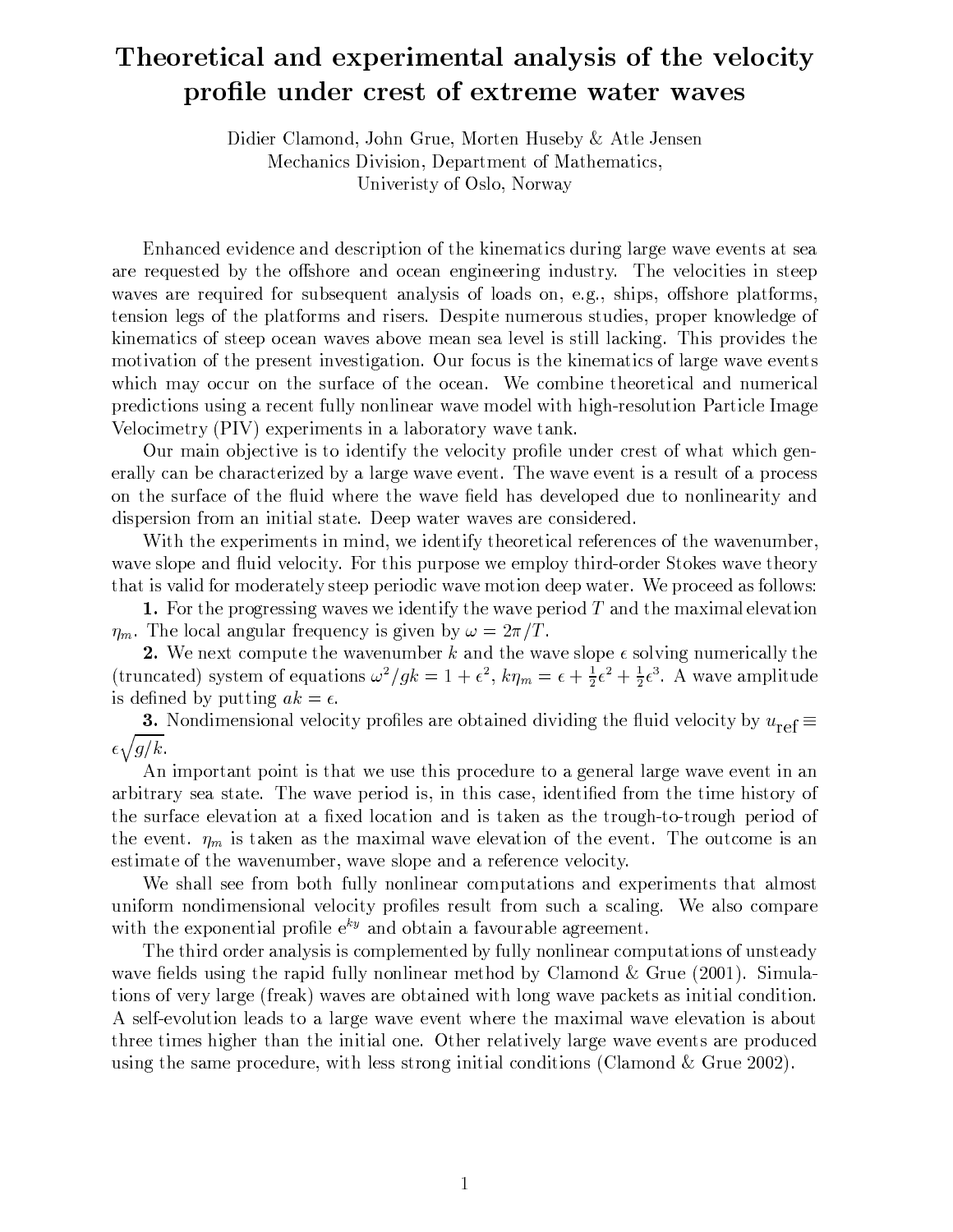#### Experiments

Several different wave scenarii in a total of 62 different steep wave events are investigated in the wave tank. The total number of PIV-wave experiments reported here is 122, counting all repetitions which are carried out. The large events take place in the leading unsteady part of a wave train, focusing wave fields and random wave series. The wave tank is 24.6 m long,  $0.5$  m wide and with water depth  $0.72$  m. The kinematics is obtained by employing an extended PIV system (Jensen et al. 2001).

The experiments show a strong collapse of the nondimensional velocity profiles, see the figures. Velocity measurements by Baldock et al. (1996) using Laser Doppler Anemometry (LDA), put on nondimensional form, fit excellent with our velocity profiles, both those obtained by PIV and theoretical ones. LDA measurements by Kim et al. (1992) of waves in moderately shallow water show larger velocity at the crest and smaller below mean water line, than in deep water (figure  $1c$ ).

Our fully nonlinear theoretical model is useful for the rather steep waves, inducing a fluid velocity of up to 40  $\%$  of the wave speed. In the present experiments we have been able to push the wave slope measuring a fluid velocity up to 75  $\%$  of an estimated wave speed. The estimated wave slope is then 0.46 and the value of  $k\eta_m$  is 0.62.

A surprising result is that the exponential profile  $e^{ky}$  compares rather well with all measurements of the waves above mean water line (put on nondimensional form). The good comparison suggests that the exponential profile is quite useful for obtaining estimates of the kinematics of steep waves (see the figures).

We remark that the Wheeler stretching method is widely used in engineering practice. The vertical coordinate y is then replaced by  $y' = y - \eta$  (infinite water depth). Our results do not support the Wheeler stretching method. They are closer a velocity profile that is linearly extrapolated above mean water line, i.e.  $e^{ky} = 1 + ky$  (Longridge et al. 1996). A linear extrapolation underestimates the kinematics of large wave events, however.

This work was conducted under the Strategic University Programme 'General Analysis of Realistic Ocean Waves' funded by the Research Council of Norway.

#### References

BALDOCK, T. E., SWAN, C. & TAYLOR, P. H. 1996. A laboratory study of nonlinear surface water waves. Phil. Trans. R. Soc. Lond. A 354, 649-676.

CLAMOND D. & GRUE J. 2001. A fast method for fully nonlinear water-wave computations. J. Fluid Mech. 447, 337-355.

CLAMOND D. & GRUE J. 2002. Interaction between envelope solitons as a model for freak wave formations. C. R. Acad. Sci. Paris. 330, 575-580.

JENSEN, A., SVEEN, J. K., GRUE, J., RICHON, J.-B. & GRAY, C. 2001. Accelerations in water waves by extended particle image velocimetry. Exp. in Fluids, 30, 500-510.

KIM, C. H., RANDALL, E., BOO, S. Y. & KRAFFT, M. J. 1992. Kinematics of 2-D transient water waves using Laser Doppler Anemometry. J. Waterway, Port, Coastal and *Ocean Engng.* 118, No. 2, 147-165.

LONGRIDGE, J. K., RANDALL, R. E. & ZHANG, J. 1996. Comparison of experimental irregular water wave elevation and kinematic data with new hybrid wave model predictions. Ocean Engng.  $23$ , 277-307.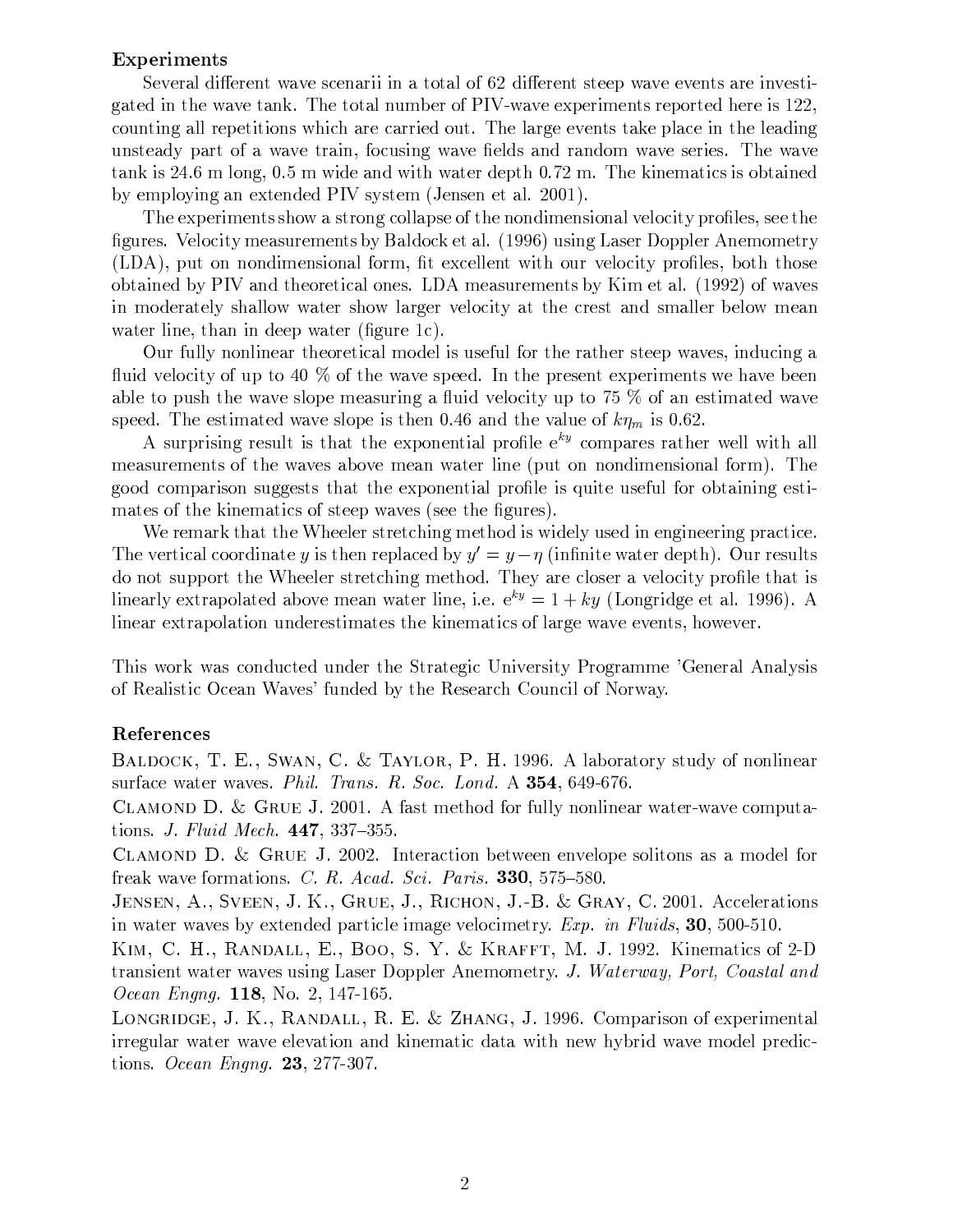

Figure 1: Horizontal velocity profiles below wave crest in deep water. a) 13 large wave events in the leading unsteady part of a wave group, with  $0.213 < ak < 0.348$ . b) 19 large wave events of focusing wave groups, with  $0.217 < ak < 0.463$ . c) Largest focusing wave event in: present measurements ( $\diamond$ ), Baldock et al. (1996) (+), Kim et al. (1992) (o). Solid line: Velocity profile in fully nonlinear freak wave computation with  $ak = 0.29$ . Dotted line:  $e^{ky}$ . (Note the differences in horizontal scale.)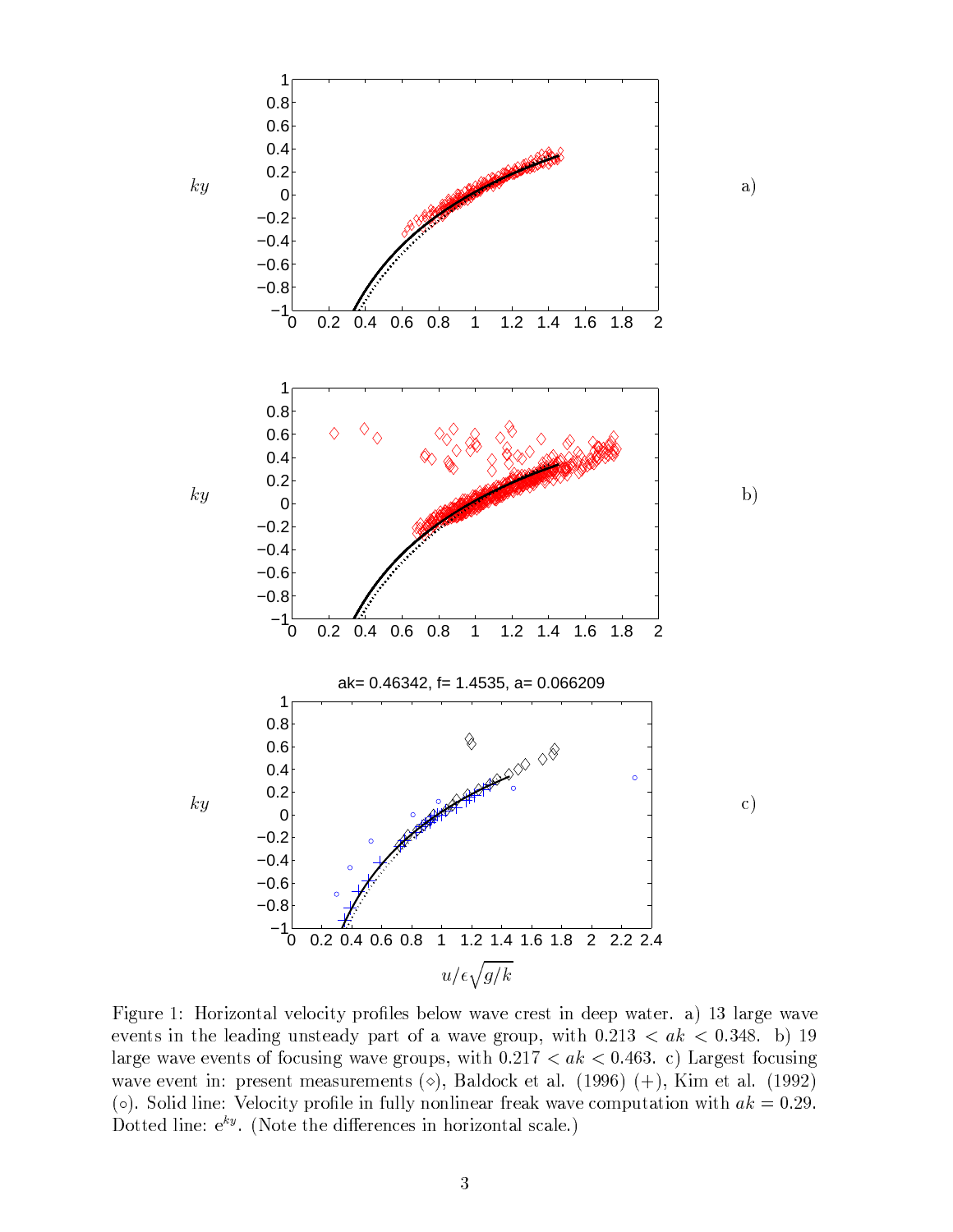

Figure 2: Horizontal velocity profiles below wave crest. a) 5 events of random wave series ( $\circ$ ). b) All measurements of large events in the random waves, with  $ak > 0.3$ . Solid line: Velocity profile in fully nonlinear freak wave computation with  $ak = 0.29$ . Dotted line:  $e^{ky}$ .